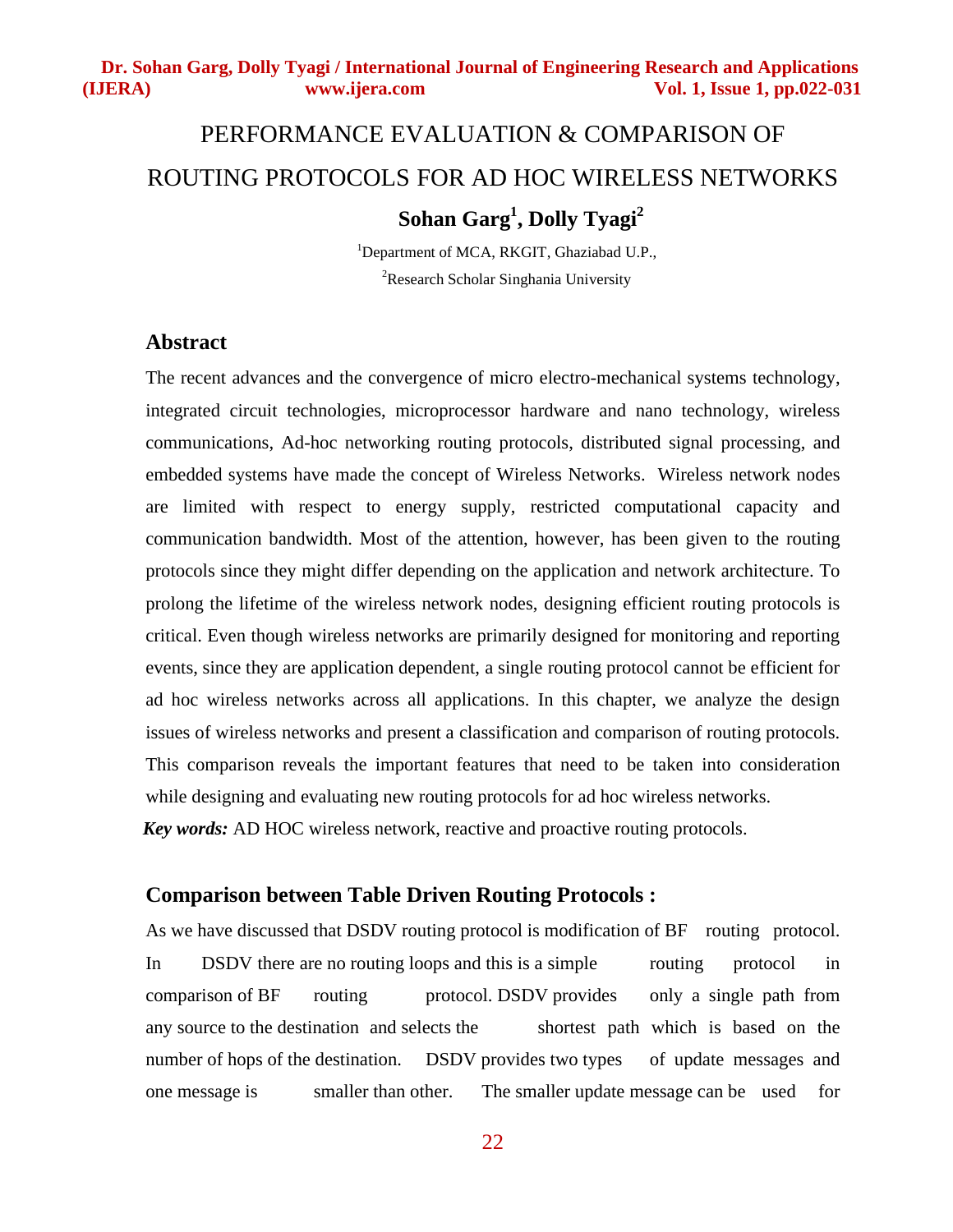incremental updates so that the entire routing table needs not br transmitted for every change in the network topology. DSDV is inefficient because of the requirement of the periodic update transmissions regardless of the number of changes in the network topology.

In CGSR, DSDV is used as the underlying routing protocol. Routing in CGSR is done with the help of cluster heads and gateways or we can say that a cluster head table is necessary in addition to the routing table. One advantage of the CGSR is that the performance of the protocols is high in comparison to other routing protocols.

As we know that WRP is different routing protocol from the other routing protocols. In WRP each node will maintain four routing tables but there is a disadvantage of WRP that when the number of nodes in the network is more then this can lead the memory requirements. WRP routing protocol uses the hello packets for transmission from a given node then this hello packet will consume the bandwidth. Although, WRP uses the path finding routing algorithm and WRP has an advantage over other path finding algorithms that it avoids the problem of creating temporary routing loops. The complete comparison between table driven routing algorithms have been shown in the table 1.

|                             | <b>DSDV</b>    | <b>CGSR</b>    | <b>WRP</b>     |
|-----------------------------|----------------|----------------|----------------|
| <b>PARAMETERS</b>           |                |                |                |
| <b>Loop Free</b>            | Yes            | Yes            | Yes            |
| <b>Uses of Hello</b>        | Yes            | No             | Yes            |
| <b>Messages</b>             |                |                |                |
| <b>Table required</b>       | $\overline{2}$ | $\overline{2}$ | 4              |
| <b>QoS</b> Support          | N <sub>0</sub> | N <sub>0</sub> | No             |
| <b>Multiple path</b>        | No             | N <sub>0</sub> | Yes            |
| <b>Multicast capability</b> | No             | No             | No             |
| <b>Security</b>             | N <sub>o</sub> | N <sub>o</sub> | N <sub>o</sub> |
| <b>Sequence No used</b>     | Yes            | Yes            | Yes            |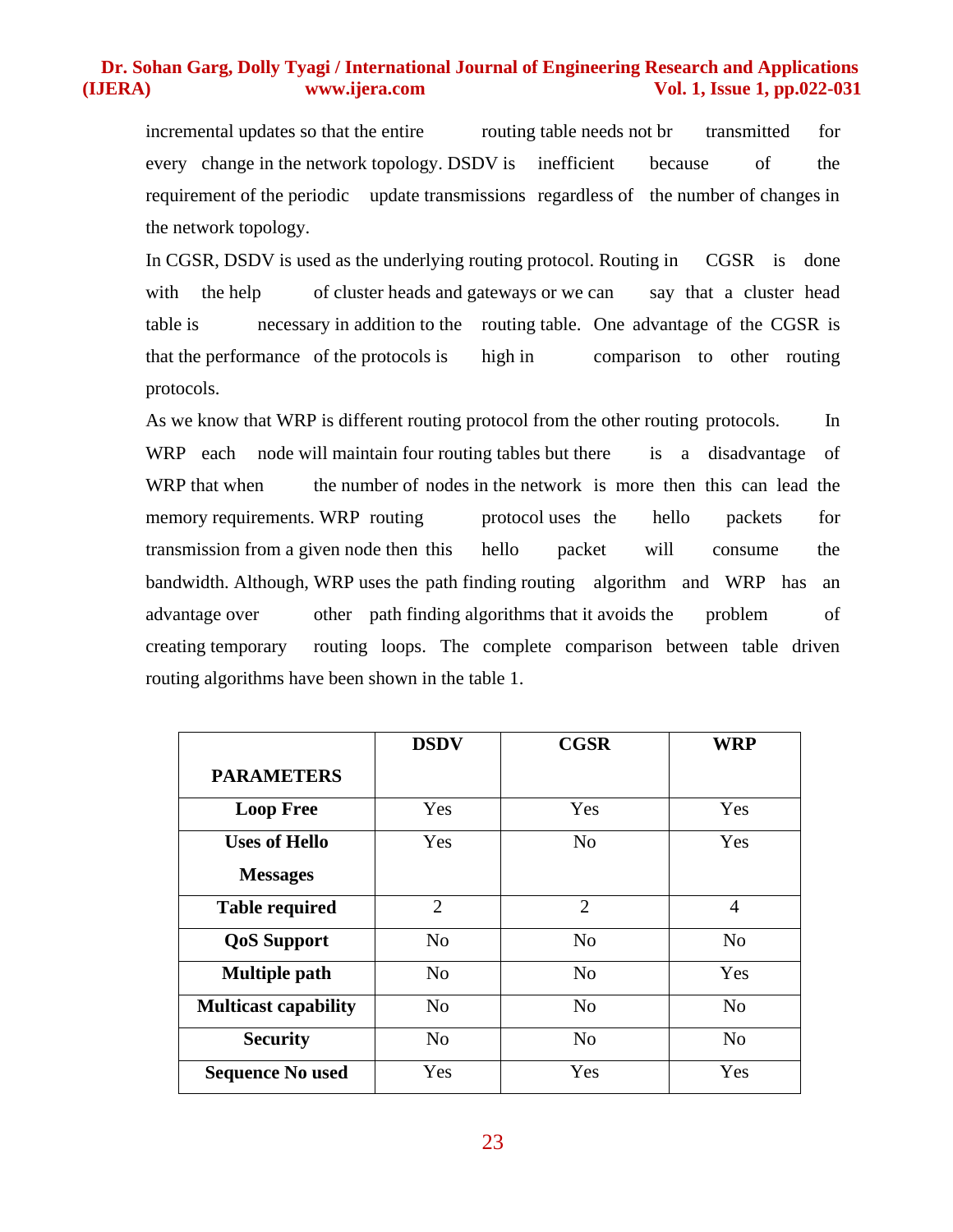| <b>Routing Philosophy</b> | Flat | Hierarchical |     |
|---------------------------|------|--------------|-----|
| Cluster Head &            | No   | Yes          | No  |
| Gateway                   |      |              |     |
| <b>Distributed</b>        | Yes  | Yes          | Yes |

#### *Table 1: Comparison between table driven routing protocols*

#### **Comparison between On-Demand Routing Protocols:**

AODV uses a route discovery procedure similar to DSR; there are two most important differences between the two that the overhead of DSR is potentially larger than that of AODV because each DSR packet must carry full routing information where as in AODV packets need only destination address. Similarly, the route replies in DSR are larger because they contain the address of every node along the route where as AODV route replies carry only the destination IP address and sequence number. This is the reason to AODV due to remember full nodes as opposed to only next hop information in AODV .The main advantage of AODV is that it supports multicast and none of the other algorithms considered currently incorporate multicast communication. On the other hand AODV requires symmetric links between nodes and hence can not utilize routes with asymmetric links, but DSR is good in this aspect because it does not require the use of such links and DSR can utilize asymmetric links when symmetric links are not available.

The advantage of DSR over other On demand routing protocols is that it does not make use of periodic routing advertisements but they save the bandwidth and reduce the power consumption and DSR has a multiple routes from source to destination in their cache. Hence when a link on a route is broken, then it can use another route to reach at destination, but there are no additional routes to the destination in the source node's cache, route discovery must be reinitiated as in AODV.

TORA is also a popular on-demand routing protocol which is best suited for the network which contain a lot of nodes. Like DSR, TORA also supports to the multiple routes. Route reconstruction is not necessary until all known routes to a destination are

24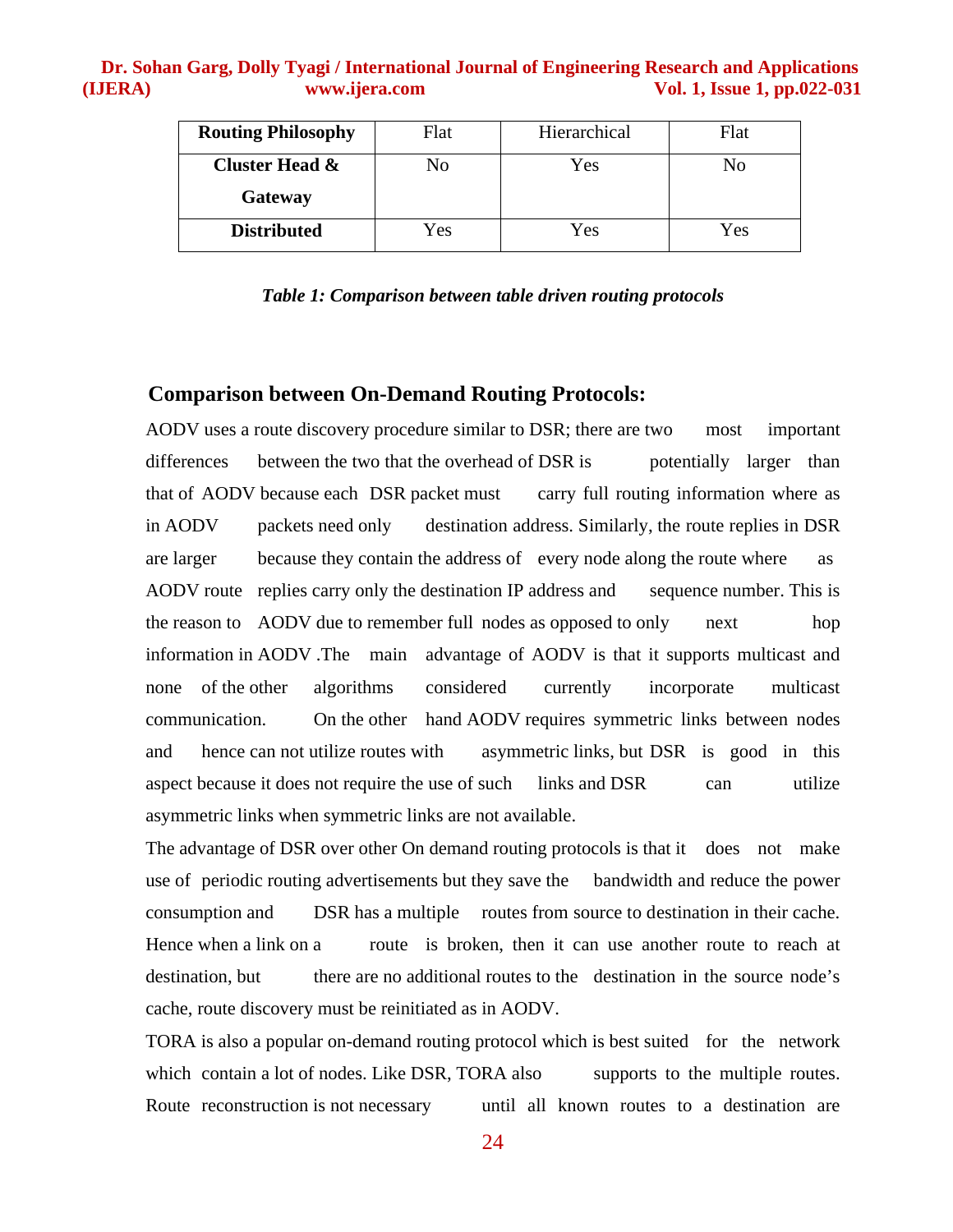deemed invalid, and hence bandwidth can potentially be conserved because of the necessity for fewer route re buildings. TORA also supports to the multicast. Although unlike AODV, TORA does not incorporate multicast into its basic operation. Furthermore, In TORA the route rebuilding may not occur as quickly as in other algorithms due to the potential for oscillations during this period.

ABR is also a popular On-demand routing protocol which uses the connection oriented packet forwarding approach. The main advantage of ABR is that like the other routing protocols it is guaranteed to be free of packet duplicates. The reason of this is that only the best route is marked as valid while all other routes are marked as invalid. As we know that ABR uses the beaconing and this beaconing requirement may result in additional power consumption. ABR does not utilize the route cache.

As we have discussed about ABR that the path selected by ABR are not necessarily shortest in hop count so the new algorithm SSR utilizes a new technique of selecting routes based on the signal strength and location stability of nodes along the path. The drawback of SSR routing protocol is that unlike in AODV and DSR intermediate nodes can not reply to route requests sent forward a destination. In DSR when a ink failure occurs along a path, the route discovery algorithm must be invoked from the source to find a new path to the destination. No attempt is made to use partial route recovery that is to allow intermediate nodes to attempt to rebuild the route themselves. So we can say that SSR do not specify intermediate node rebuilding. Thus it remains to be seen whether intermediate node route rebuilding is more optimal that source node route rebuilding.

| <b>Parameters</b>           | <b>AODV</b>    | <b>DSR</b>     | <b>TORA</b>    | <b>ABR</b>     | <b>SSR</b>     |
|-----------------------------|----------------|----------------|----------------|----------------|----------------|
| <b>Loop Free</b>            | Yes            | Yes            | Yes            | Yes            | Yes            |
| <b>QoS</b> Support          | N <sub>o</sub> | No             | N <sub>o</sub> | N <sub>o</sub> | N <sub>o</sub> |
| <b>Multiple path</b>        | N <sub>o</sub> | Yes            | Yes            | N <sub>o</sub> | N <sub>o</sub> |
| <b>Multicast capability</b> | Yes            | No             | N <sub>0</sub> | N <sub>o</sub> | N <sub>o</sub> |
| <b>Security</b>             | N <sub>o</sub> | N <sub>o</sub> | N <sub>o</sub> | N <sub>o</sub> | N <sub>o</sub> |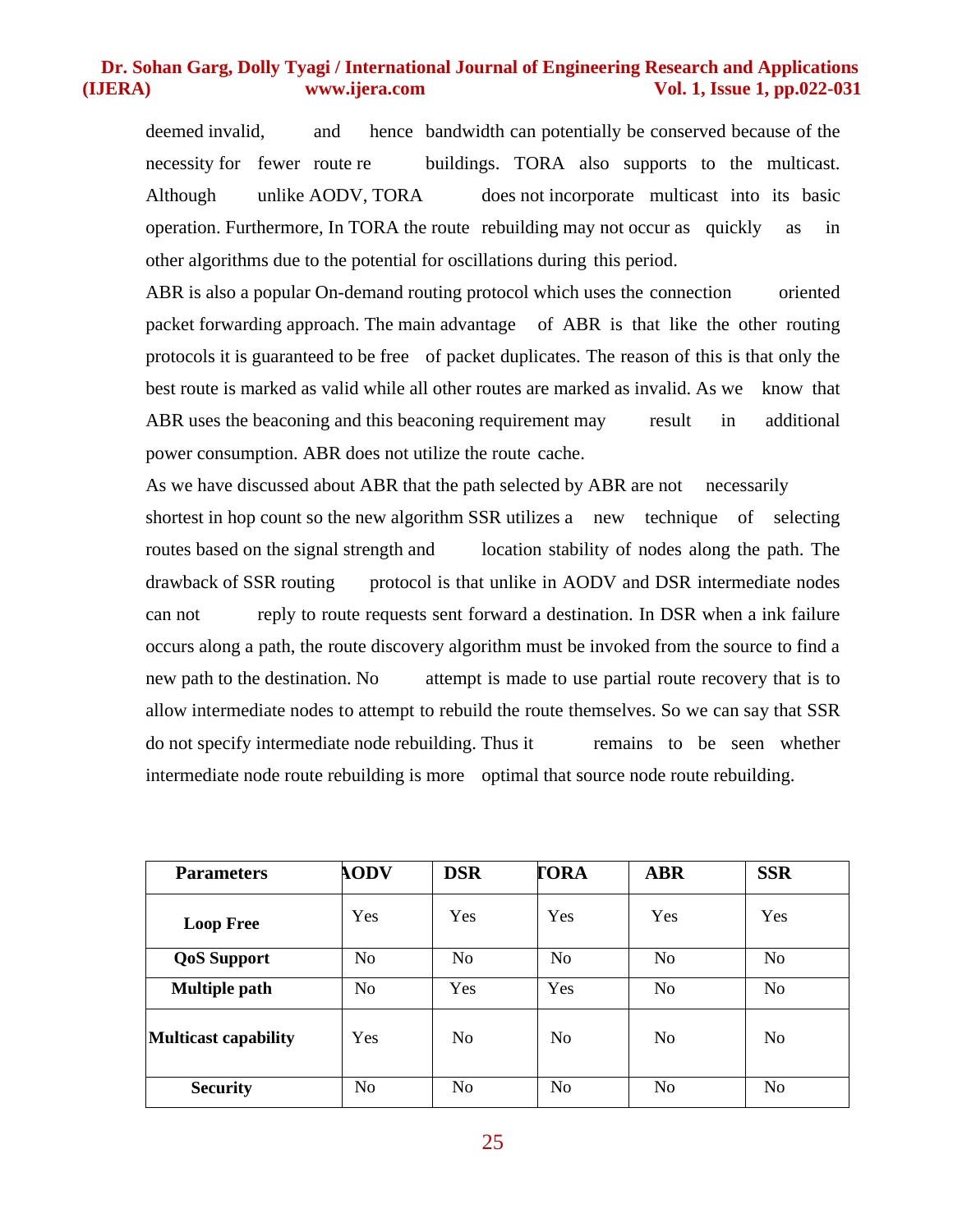| butes are maintained in   | <b>bute table</b> | bute Cache     | bute table     | Route table | oute table     |
|---------------------------|-------------------|----------------|----------------|-------------|----------------|
| <b>Routing Philosophy</b> | Flat              | Flat           | Flat           | Flat        | Flat           |
| uster Head & Gateway      | N <sub>o</sub>    | N <sub>0</sub> | N <sub>0</sub> | No          | N <sub>0</sub> |
| <b>Use of Beaconing</b>   | N <sub>o</sub>    | N <sub>o</sub> | N <sub>o</sub> | Yes         | <b>Yes</b>     |
| <b>Sequence No. Used</b>  | Yes               | Yes            | Yes            | Yes         | <b>Yes</b>     |
| <b>Distributed</b>        | Yes               | Yes            | Yes            | Yes         | Yes            |

*Table 2 : Comparison between On-demand routing protocols*

#### **Reactive Vs Proactive Ad hoc Routing Protocols:**

Most routing protocols in mobile ad hoc networks derive from distance vector or link state algorithms. In distance vector routing, each router maintains a table containing the distance from itself to all possible destinations. Each router periodically transmits this table information to all its neighbour routers, and updates its own table by using the values received from its neighbours. Based on the comparison of the distances obtained from its neighbours for each destination, a router can decide the next hop as the shortest path from itself to the specified destination. When each router has a packet to send to some destination, it simply forwards the packet to the decided next hop router. When the routing

table is frequently updated, the algorithm speeds up the convergence to the correct path. However, the overhead in CPU time and network bandwidth for flooding routing updates also increases. Perkins and Bhagwat [46] devised a Destination-Sequenced Distance Vector (DSDV) protocol based on the classical Bellman-Ford routing algorithm to apply to mobile ad hoc networks. DSDV also has the feature of the distance-vector protocol in which each node holds a routing table including the next-hop information for each possible destination. Each entry has a sequence number. If a new entry is obtained, the protocol prefers to select the entry having the largest sequence number. If their sequence number is the same, the protocol selects the metric with the lowest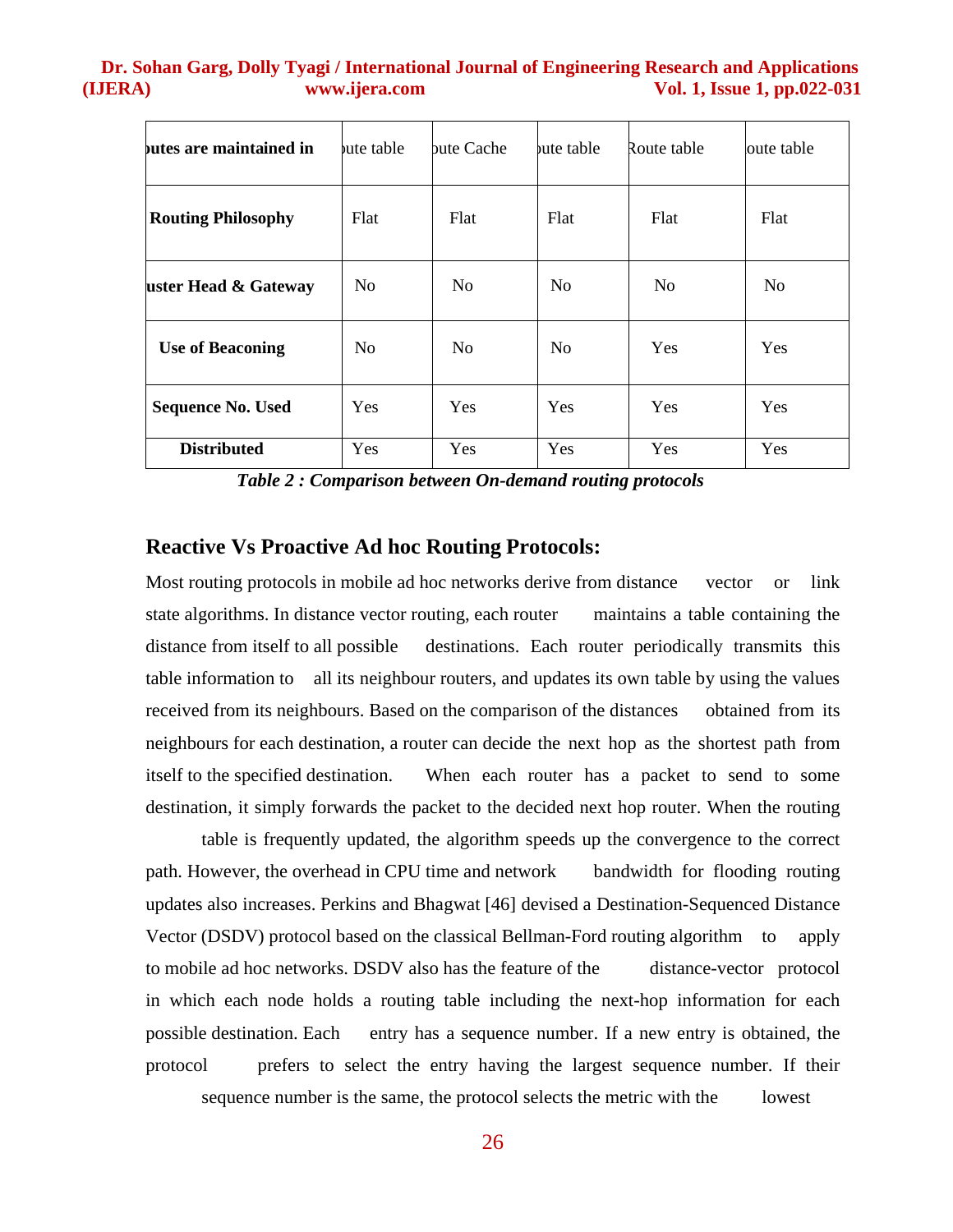value. Each node transmits advertisement packets using increasing sequence numbers [46]. A study of performance evaluation on DSDV shows that DSDV is able to deliver virtually all data packets when each node moves with relatively low speed. However, when the mobility of each node increases, the speed at which the system converges to the correct path decreases [5].

While DSDV is a proactive protocol that always tries to maintain the correct information regarding network topology, Ad hoc On-demand Distance Vector (AODV) [55] is a reactive protocol to perform Route Discovery only when a new route needs to be found. Thus, AODV does not maintain any routing information nor transmit any periodic advertisement packets for exchanging routing tables. i.e., only when two nodes need to communicate with each other, will they forward routing packets to maintain connectivity between the two nodes. Usually, when there is a need for communication between two nodes, each mobile node transmits a local broadcast packet known as a hello message. Routing tables of the nodes within the neighborhood are

organized for the optimization of response time to local movements and the support of rapid response time for requests to establish a new route. AODV is similar with the Dynamic Source Routing (DSR) protocol, which will be explained with more details in the following sections, in terms of the nature of on-demand. However, while DSR is based on source routing, AODV is dependent upon dynamically establishing route table entries at intermediate nodes.

The proactive ad hoc routing protocols approach is similar to the connectionless approach of forwarding packets, with no regard to when and how frequently such routes are desired. It relies on an underlying routing table update mechanism that involves the constant propagation of routing information. This is not the case, however, for reactive routing protocols. When a node using a reactive protocol desires a route to a

new destination, it will have to wait until such a route can be discovered. On the other hand, because routing information is constantly propagated and maintained in proactive routing protocols, a route to every other node in the ad hoc network is always available, regardless of whether or not it is needed. This feature, although useful for datagram traffic, incurs substantial signaling traffic and power consumption. Since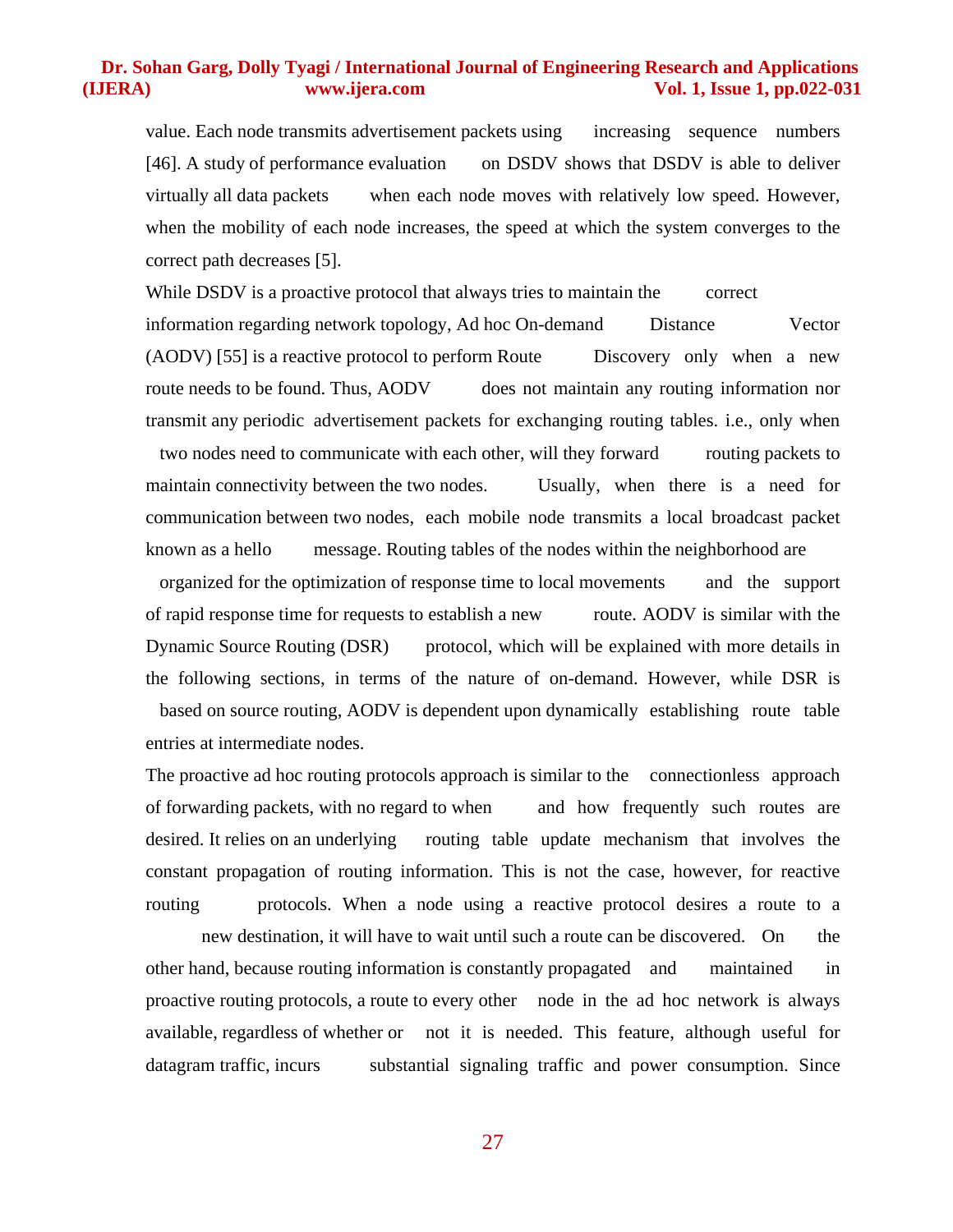both bandwidth and battery power are scarce resources in mobile computers, this becomes a serious limitation.

Another consideration is whether a flat or hierarchical addressing scheme should be used. All of the protocols considered here, except for CGSR, use a flat addressing scheme. The numerical comparison of reactive and proactive ad hoc routing protocols by assuming five routing protocols which are DSDV, AODV, DSR, TORA, ABR has been

shown in the following table 3, and here "1" is for the best up to "5" is for the worst and the comparison of the characteristics of source-initiated on demand ad hoc routing protocols

and proactive protocols has been shown in the table 4:

| <b>METRICS</b>                                | <b>DSDV</b>  | <b>AODV</b>    | <b>DSR</b>     | <b>TORA</b>    | <b>ABR</b>     |
|-----------------------------------------------|--------------|----------------|----------------|----------------|----------------|
| <b>Scalability</b>                            | 5            | $\overline{2}$ | 3              | $\mathbf{1}$   | $\mathbf{1}$   |
| <b>Delay</b>                                  | $\mathbf{1}$ | $\overline{4}$ | $\overline{2}$ | 5              | $\overline{3}$ |
| <b>Routing Overhead</b>                       | 5            | $\overline{2}$ | 1              | 3              | $\overline{2}$ |
| <b>Packet Drop</b>                            | 5            | 1              | $\overline{2}$ | 3              | $\mathbf{1}$   |
| <b>Route Acquisition time</b>                 | $\mathbf{1}$ | $\overline{2}$ | $\overline{4}$ | 3              | 3              |
| <b>Throughput</b>                             | 3            | 1              | $\overline{2}$ | $\overline{4}$ | 1              |
| <b>Adaptability to dynamic</b><br>environment | 5            | $\overline{2}$ | $\overline{A}$ | 1              | 1              |
| <b>Bandwidth conservation</b>                 | 5            | 1              | $\overline{2}$ | $\overline{2}$ | 2              |
| <b>Energy Conservation</b>                    | 5            | $\overline{2}$ | $\mathbf{1}$   | 3              | 3              |
| <b>Optimal Path</b>                           | 1            | $\mathbf{1}$   | $\mathbf{1}$   | 3              | $\overline{2}$ |

*Table 3: Numerical comparison of the reactive and proactive routing protocols*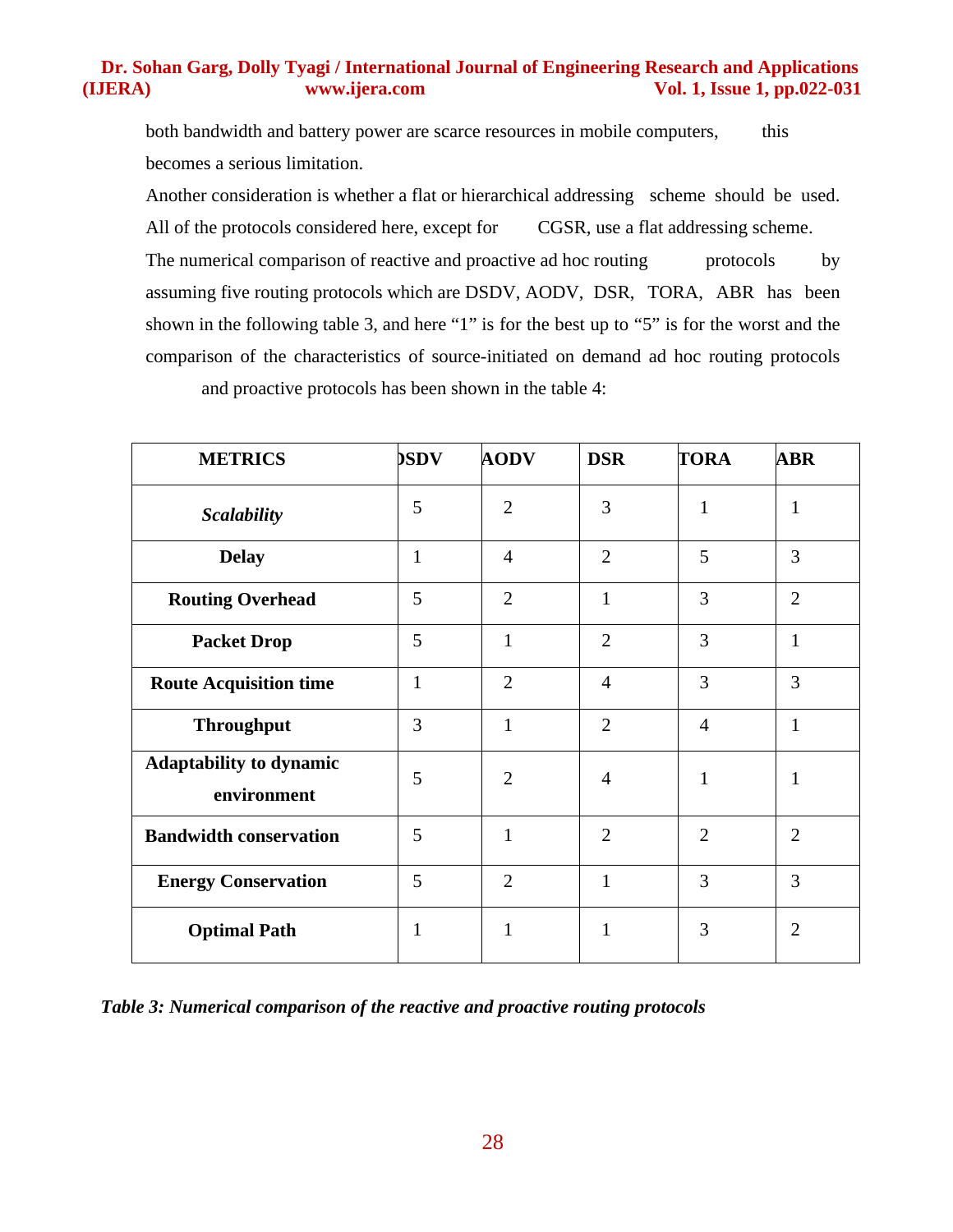| <b>RFORMANCE PARAMETERS</b>                      | <b>AODV</b>                | <b>DSR</b>              | <b>TORA</b>               | <b>ABR</b>                  | <b>DSDV</b>             |
|--------------------------------------------------|----------------------------|-------------------------|---------------------------|-----------------------------|-------------------------|
| Time Complexity (Route Construction)             | O(2d)                      | O(2d)                   | O(2d)                     | $O(d + z)$                  | O(d)                    |
| <b>Time Complexity (post failure)</b>            | O(2d)                      | O(2d)                   | O(2d)                     | $O(1 + d)$                  | O(d)                    |
| <b>Communication Complexity (Initialization)</b> | O(2N)                      | O(2N)                   | O(2N)                     | $O(N + y)$                  | $O(x=N)$                |
| <b>Communication Complexity (post failure)</b>   | O(2N)                      | O(2N)                   | O(2x)                     | $O(x + y)$                  | $O(x=N)$                |
| <b>Routing Philosophy</b>                        | Flat                       | Flat                    | Flat                      | Flat                        | Flat                    |
| Loop-free                                        | Yes                        | Yes                     | Yes                       | Yes                         | Yes                     |
| <b>Multicast Capability</b>                      | Yes                        | N <sub>0</sub>          | $No**$                    | N <sub>o</sub>              | N <sub>0</sub>          |
| <b>Beaconing Requirements</b>                    | N <sub>o</sub>             | N <sub>0</sub>          | No                        | Yes                         | N <sub>0</sub>          |
| <b>Multiple Route possibilities</b>              | No                         | Yes                     | Yes                       | N <sub>o</sub>              | N <sub>0</sub>          |
| Routes maintained in                             | Route Table                | bute Cache              | bute Table                | Route Table                 | bute Table              |
| Itilizes route cache/table expiration timers     | Yes                        | N <sub>0</sub>          | No                        | No                          | Yes                     |
| Route reconfiguration methodology                | se route; notify<br>source | route; notify<br>source | reversal; route<br>repair | alized broadcast<br>query   | route; notify<br>source |
| <b>Routing metric</b>                            | hest & Shortest<br>path    | ortest path             | ortest path               | iativity & Shortest<br>path | ortest path             |

#### *Table 4: Characteristics comparison of the reactive and proactive routing protocols*

- Where  $N=$  Number of nodes in the network,  $d=$  Network Diameter
- h= Height of the routing tree,  $x= No$ . of nodes affected by a topological change

l=Diameter of the affected network segment

- y= Total number of nodes forming the directed path where the REPLY packet transits
- $z =$  Diameter of the directed path where the REPLY packet transits  $*$  Cache hit

# **References:**

**1.** A. James Freebersyser, B. Leiner, "A DoD perspective on mobile ad hoc networks", *in: Charles E. Perkin (Ed.), Ad hoc Networking, Addison Wesley Reading*, May 2001, pp.29-51.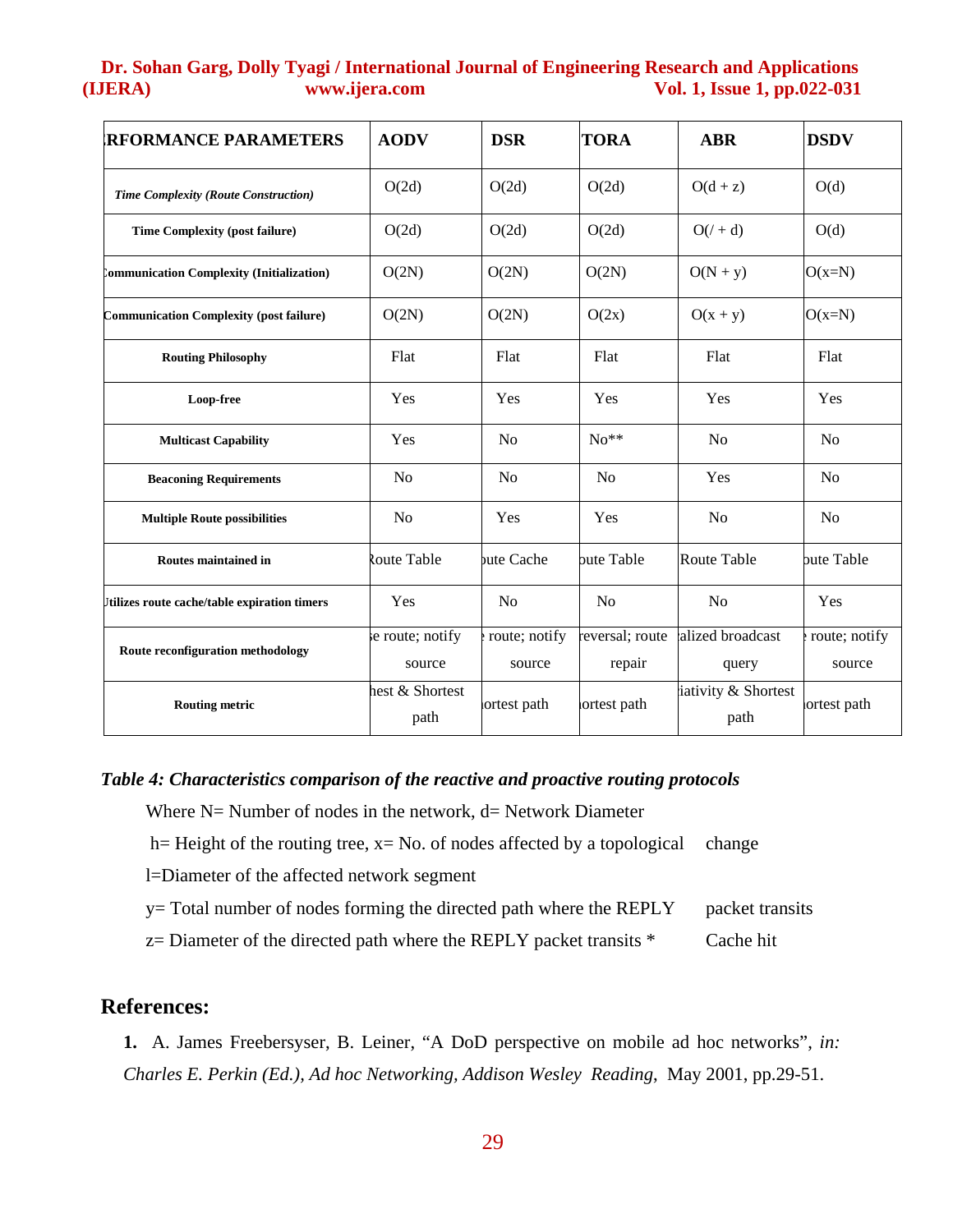**2.** J. Macker and S. Corson, "Mobile Ad hoc Networks (MANET)", *IETF WG Charter.,http://www.ietf.org/html.charters/manetCarter.html,*1997.

**3.** IEEE Computer Society LAN MAN Standards Committee,"Wireless LAN medium access control (MAC) and physical layer (PHY) specifications", *IEEE Std.* 802.11, 1997, pp. 11-97.

 **4.** M.S. Corson, J.P. Maker, J.H. Ernicione "Internet based mobile ad hoc networking", *IEEE Internet Computing,* 3 (4), 1999, pp. 63-70.

**5.** E. M. Royer and C. K. Toh, "A review of current routing protocols for ad hoc mobile wireless networks", IEEE Personal Communications Magazine, April 1999, pp. 46-55.

**6.** I. Chlamtac and A. Lerner, "Link allocation in mobile radio networks with noisy channel",

*In IEEE INFOCOM*, *Bar Harbour*. www.openu.ac.il/Personal\_sites/anat-lerner.html, FL, April 1986.

**7.** I. Chlamtac and A. Lerner, "Fair algorithms for maximal link activiation in multi-hop radio networks", *IEEE Transactions on Communications COM-3, Issue-7,* Vol. 35*,* 1987, pp. 739- 746.

**8.** A. Adya, P. Bahl, J. Padhye, A. Wolman, and L. Zhou. "A Multi –radio unification protocol for IEEE 802.11 wireless networks". *In IEEE International conference on broadband networks, (*BroadNets), 2004.

**9.** C. Perkins, "Ad hoc Networking," Chapter 4, Addison-Wesley, December 2000.

**10.** C. Siva Ram Murthy and B.S. Manoj, "Ad hoc Wireless Networks Architecture and Protocols", Prentice Hall, 2004.

**11.** M.S. Corson, S. Batsel and J. Macker, "Architecture consideration for mobile mesh networking", *Conference Proceeding, IEEE,* Vol.1*,* 21-24 Oct. 1996, pp. 225-229.

**12.** P. Merlin and A. Segall, "A fail safe distributed routing protocol", *IEEE Transactions on Communications,* COM-27 (9), Sep. 1979, pp. 1280-1287.

**13.** J.M. Jaffe and P.H. Moss, "A responsive distributed routing algorithm for computer networks", *IEEE Transactions on Communications,* COM-30 (7): July 1982, pp. 1758-1762.

**14.** J.J. Garcia Aceves,"Distributed routing algorithm using internidal coordination", *Proc. IEEE INFOCOM*', New Orleans, LA, 1998, pp.85-96.

**15.** E.M. Gafni and D. P. Bertsekas," Distributed algorithm for generating loop-free routes in networks with frequently changing topology", *IEEE Transactions on Communications,* Vol. Com-29, no. 1, Jan. 1981, pp. 11-18.

30